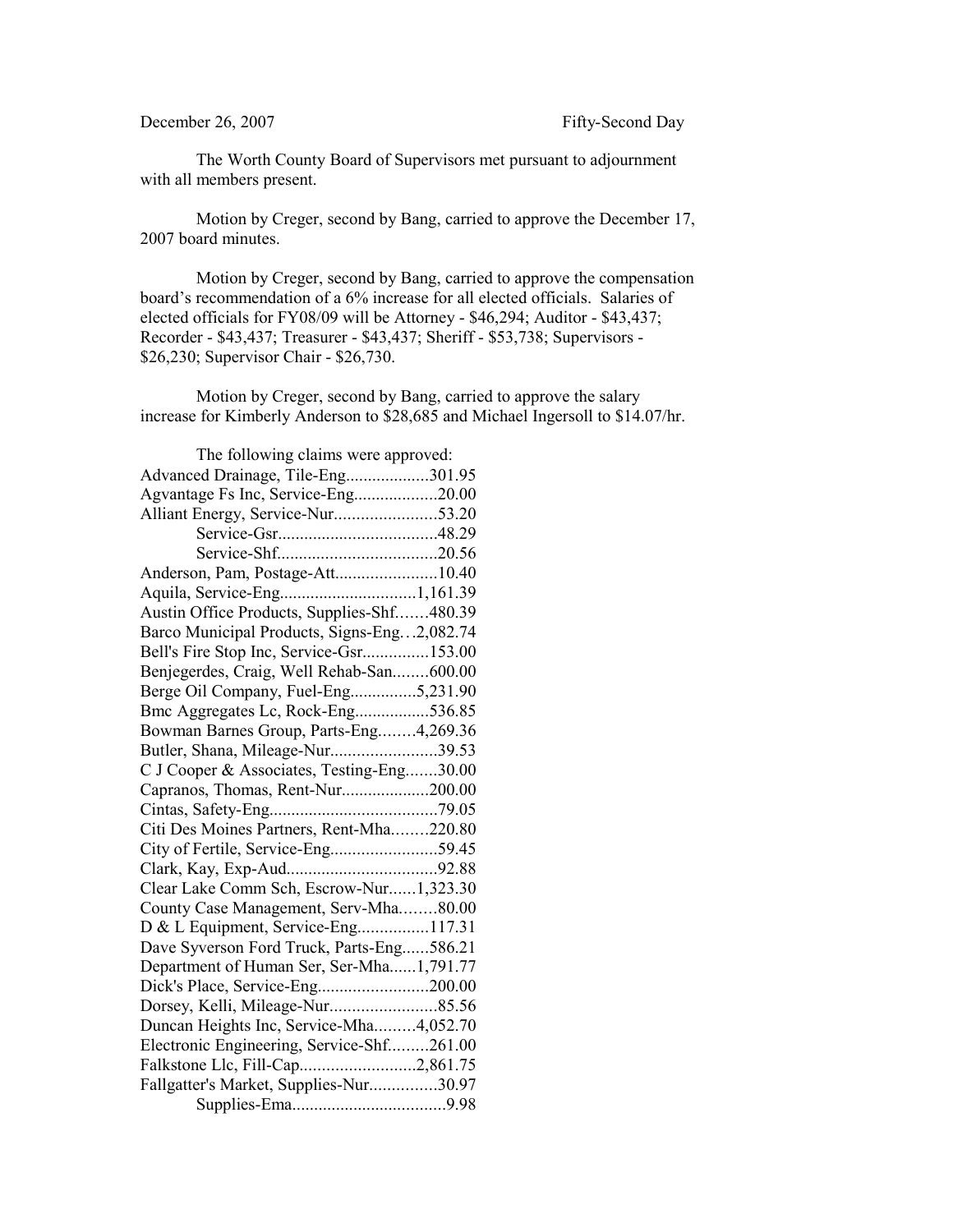| Ferden, Eugene, Meeting-Vaf182.06                                         |  |
|---------------------------------------------------------------------------|--|
|                                                                           |  |
| Five Star Cooperative, Parts-Eng335.06                                    |  |
| Future Line Truck Equip, Parts-Eng495.16                                  |  |
| Galls Incorporated, Supplies-Shf38.98                                     |  |
| General Injectables & Va, Suppl-Nur198.83                                 |  |
| Greve Law Office, Rent-Att550.00                                          |  |
| Grp & Associates, Supplies-Nur65.00                                       |  |
| H & H Food Service, Supplies-Shf699.99                                    |  |
| Hackbart, Philip E., Meeting-Vaf79.34                                     |  |
| Hampton-Dumont Comm Sch, Esc-Nur415.40                                    |  |
| Hanson, Jeanette, Mileage-Hha206.00                                       |  |
| Hartman, Lisa, Mileage-Nur37.67                                           |  |
| Healthworks, Testing-Eng40.00                                             |  |
| Heartland Power Coop, Service-Eng26.00                                    |  |
| Hope Haven, Service-Mha251.00                                             |  |
| Hotel Fort Des Moines, Meeting-Trs156.22                                  |  |
|                                                                           |  |
|                                                                           |  |
| Hyde, James E, Meeting-Eng456.00                                          |  |
| I35/105 Welcome Center, H/M-Ndp3,512.96                                   |  |
| IA Dept of Transportation, Signs-Eng1,150.25                              |  |
| Iowa Dept of Human Serv, Serv-Mha3,062.55                                 |  |
|                                                                           |  |
|                                                                           |  |
| Service-Mha29,317.43                                                      |  |
|                                                                           |  |
| Jerico Service Inc, Material-Eng1,927.00                                  |  |
|                                                                           |  |
|                                                                           |  |
|                                                                           |  |
| Johnson, Teresa, Mileage-Nur53.01<br>Lake Mills Comm Sch, Escrow-Nur20.80 |  |
| Lawson Products Inc, Supplies-Eng120.22                                   |  |
| Lestrud, Scott, Safety-Eng20.01                                           |  |
|                                                                           |  |
| Lexis-Nexis, Service-Att121.00<br>Low's Standard, Fuel-Asr37.50           |  |
| Manly Junction Signal, Service-Sup528.04                                  |  |
|                                                                           |  |
| Mariposa Publishing, Supplies-Att53.95                                    |  |
| Marshall & Swift Inc, Service-Eng168.82                                   |  |
|                                                                           |  |
| Martin Marietta Aggregat, Rock-Eng392.60                                  |  |
| Mason City Business Syst, Service-Dap10.10                                |  |
|                                                                           |  |
|                                                                           |  |
| Mason City Clinic, Service-Mha247.00                                      |  |
|                                                                           |  |
| Medline Industries Inc., Supplies-Nur146.64                               |  |
| Mercy Home Care, Supplies-Nur25.80                                        |  |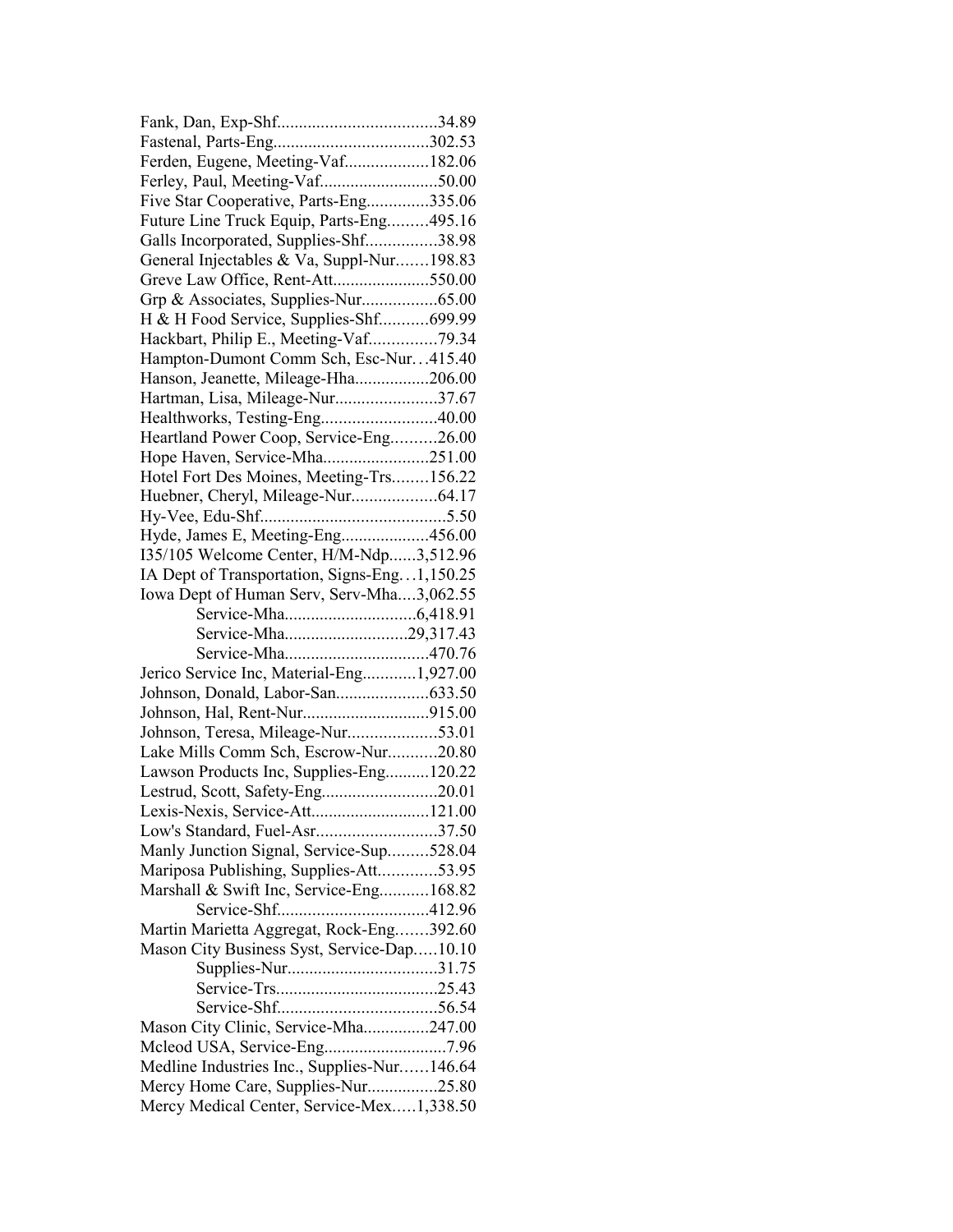| Mitchell Co Care, Service-Mha1,450.80                                                |  |
|--------------------------------------------------------------------------------------|--|
| Mueller, Dean A, Bounty-Daa10.00                                                     |  |
|                                                                                      |  |
|                                                                                      |  |
| Nashua/Plainfield Comm S, Esc-Nur53.60                                               |  |
| North Country Equipment, Parts-Eng61.28                                              |  |
| North Iowa Community Sch, Esc-Nur36.40                                               |  |
| North Iowa Vocational, Service-Mha2,620.50                                           |  |
| Northwood Anchor, Service-Nur57.00                                                   |  |
|                                                                                      |  |
| Northwood Electric Inc, Service-Eng49.18                                             |  |
|                                                                                      |  |
| Northwood Lumber Co, Supplies-Eng7.78                                                |  |
| Northwood Motor Co, Service-Eng36.74                                                 |  |
|                                                                                      |  |
|                                                                                      |  |
|                                                                                      |  |
| Northwood Short Stop, Supplies-Nur32.02                                              |  |
| Northwood True Value, Supplies-Eng185.47                                             |  |
|                                                                                      |  |
|                                                                                      |  |
| Northwood Welding, Supplies-Eng97.21                                                 |  |
| Opportunity Village, Service-Mha955.72                                               |  |
| Parks, Kristie, Mileage-Nur2.56                                                      |  |
| Peterson, Gene, Bounty-Daa10.00                                                      |  |
| Pitney Bowes, Service-Dap552.00                                                      |  |
| Prazak, Edie, Mileage-Hha11.63                                                       |  |
|                                                                                      |  |
|                                                                                      |  |
|                                                                                      |  |
| Radiologist of North Iowa, Exp-Nur318.00                                             |  |
| Rice, James, Service-Dap2,700.00                                                     |  |
| Rognes Bros. Excavating, Serv-Eng1,478.80                                            |  |
| Scott Van Keppel Llc, Parts-Eng642.96                                                |  |
|                                                                                      |  |
| Secretary of State, Notary-Aud30.00                                                  |  |
| Severson, Ryan, Well Close-San200.00                                                 |  |
| South Minnesota Lubes, Oil-Eng3,162.80<br>St. Lukes Center for Occ, Testing-Tra83.00 |  |
|                                                                                      |  |
| The Sidwell Company, Gis-Dap4,485.00                                                 |  |
| Treasurer-State of Iowa, Serv-Juv11,503.26                                           |  |
| Ver Helst Snyder Drug, Supplies-Nur20.51                                             |  |
|                                                                                      |  |
|                                                                                      |  |
|                                                                                      |  |
|                                                                                      |  |
| Waste Management, Service-Eng35.50                                                   |  |
| Webster Co Auditor, Rent-Cta80.02                                                    |  |
| Winn-Worth Betco, H/M Disp-Ndp5,269.44                                               |  |
| Winnebago Co Auditor, Reimb-Mha10,013.84                                             |  |
| Worth Co Historical Soc, H/M-Ndp3,512.96                                             |  |
| Worth County Fair, H/M Disp-Ndp5,269.44                                              |  |